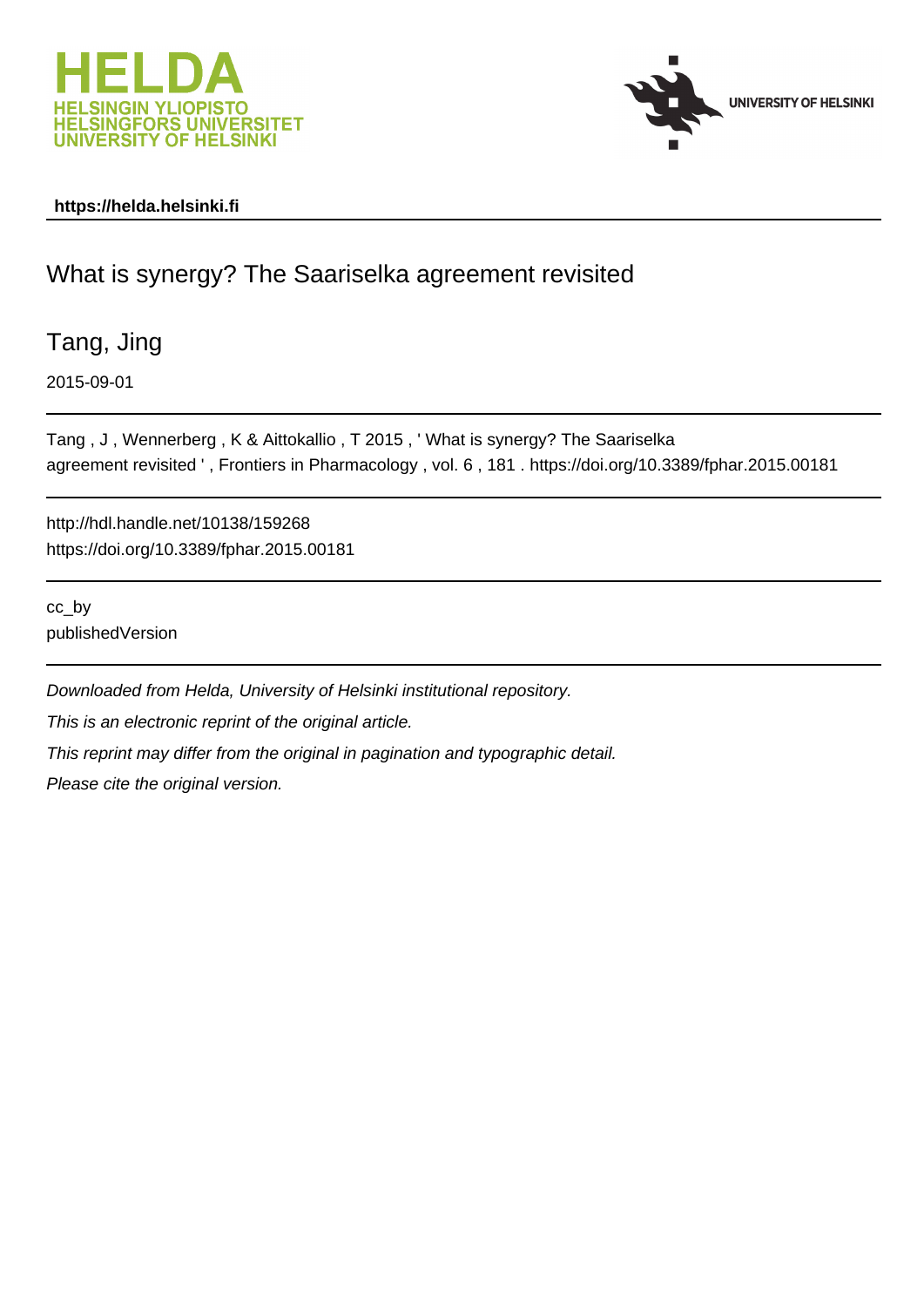



# [What is synergy? The Saariselkä](http://journal.frontiersin.org/article/10.3389/fphar.2015.00181/abstract) agreement revisited

#### Jing Tang<sup>\*</sup>, Krister Wennerberg<sup>\*</sup> and [Tero Aittokallio](http://loop.frontiersin.org/people/64177/overview)<sup>\*</sup>

Institute for Molecular Medicine Finland (FIMM), University of Helsinki, Helsinki, Finland

Many biological or chemical agents when combined interact with each other and produce a synergistic response that cannot be predicted based on the single agent responses alone. However, depending on the postulated null hypothesis of non-interaction, one may end up in different interpretations of synergy. Two popular reference models for null hypothesis include the Bliss independence model and the Loewe additivity model, each of which is formulated from different perspectives. During the last century, there has been an intensive debate on the suitability of these synergy models, both of which are theoretically justified and also in practice supported by different schools of scientists. More than 20 years ago, there was a community effort to make a consensus on the terminology one should use when claiming synergy. The agreement was formulated at a conference held in Saariselkä, Finland in 1992, stating that one should use the terms Bliss synergy or Loewe synergy to avoid ambiguity in the underlying models. We review the theoretical relationships between these models and argue that one should combine the advantages of both models to provide a more consistent definition of synergy and antagonism.

Keywords: definition of synergy, drug combinations, Bliss and Loewe models, interaction barometer, consensus agreement

### Introduction

Evaluation of interaction effects between biologically active agents has become an important topic in many disciplines, including pharmacology (Cokol et al., 2011; Miller et al., 2013; Chevereau and Bollenbach, 2015), biochemistry (Hu et al., 2011; Zhang and Viikari, 2014; Bunterngsook et al., 2015), and environmental sciences (Darling and Côté, 2008; Piggott et al., 2015). The interaction between multiple agents is often classified as either synergistic or antagonistic, depending on how much the observed combination response differs from the expected response under the null hypothesis that the two agents are non-interacting. Multiple reference models have been formulated based on a distinctive set of empirical or biological assumptions (see e.g., Lehár et al., 2009). These assumptions, albeit difficult to validate a priori due to the lack of precise knowledge of the mechanisms of action, are often justifiable as long as they provide biologically plausible reasoning about the nature of non-interaction. However, the inherent differences in the model assumptions have inevitably led to inconsistency in the quantification of the degree of interaction, contributing to a major source of confusion and controversy on the definitions of synergy and antagonism. The Saariselkä agreement, proposed more than 20 years ago, aimed at reaching a consensus on the terminology for characterizing the degree of interaction (Greco et al., 1992). Acknowledging the theoretical background of the major competing models, the Saariselkä agreement admitted that there is no single universally best reference model. Rather than continuing the debate on the

### **OPEN ACCESS**

#### Edited by:

Thomas J. Anastasio, University of Illinois at Urbana-Champaign, USA

#### Reviewed by:

Jiang Liu, University of Southern California, USA Murat Cokol, Sabanci University, Turkey

#### \*Correspondence:

Jing Tang, Krister Wennerberg and Tero Aittokallio, Institute for Molecular Medicine Finland (FIMM), University of Helsinki, Tukholmankatu 8, FI-00290 Helsinki, Finland [jing.tang@helsinki.fi;](mailto:jing.tang@helsinki.fi) [krister.wennerberg@helsinki.fi;](mailto:krister.wennerberg@helsinki.fi) [tero.aittokallio@helsinki.fi](mailto:tero.aittokallio@helsinki.fi)

#### Specialty section:

This article was submitted to Experimental Pharmacology and Drug Discovery, a section of the journal Frontiers in Pharmacology

> Received: 29 June 2015 Accepted: 11 August 2015 Published: 01 September 2015

#### Citation:

Tang J, Wennerberg K and Aittokallio T (2015) What is synergy? The Saariselkä agreement revisited. Front. Pharmacol. 6:181. doi: [10.3389/fphar.2015.00181](http://dx.doi.org/10.3389/fphar.2015.00181)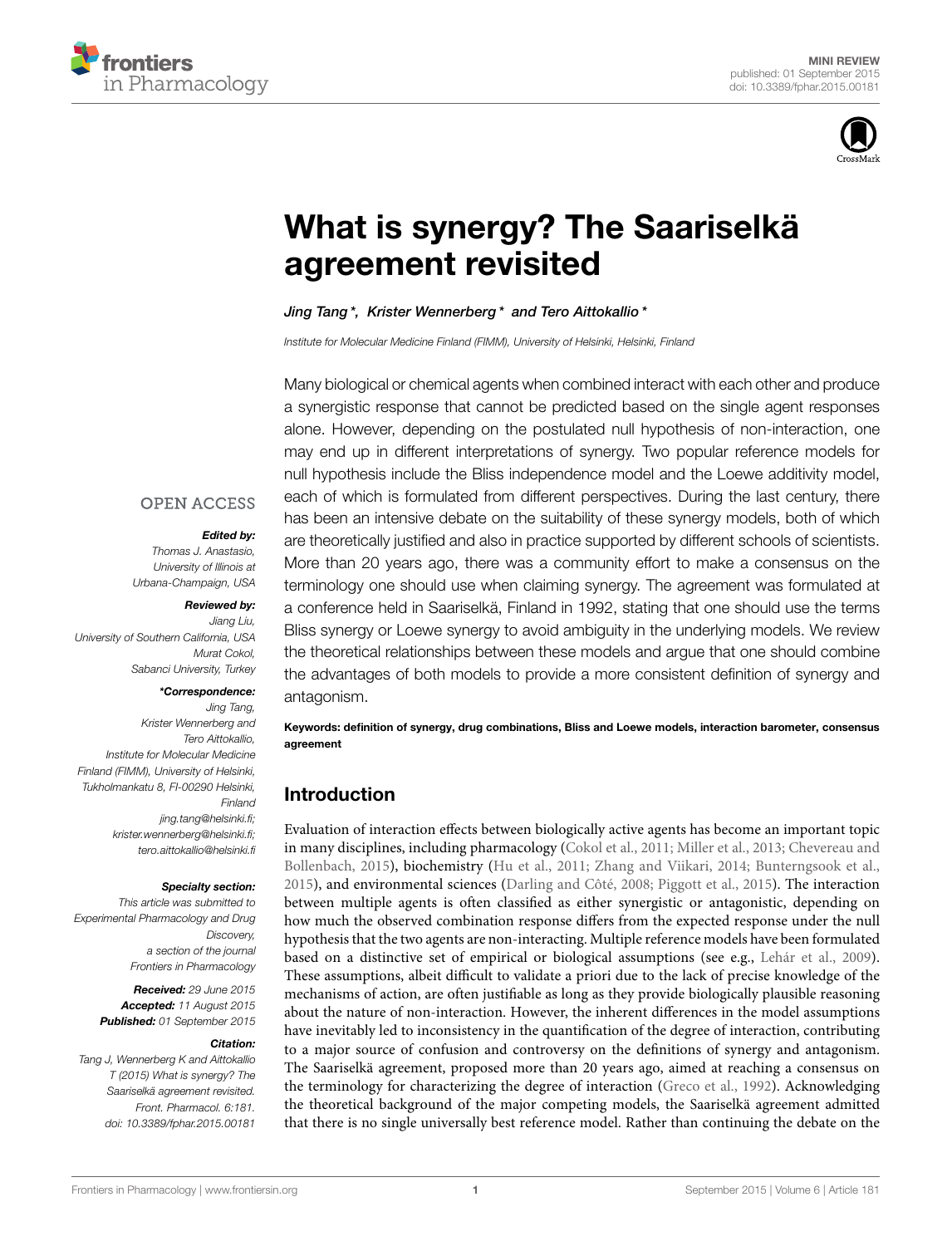appropriateness of the model assumptions, the agreement called for a compromise between the advocates of the models, and proposed a practical guideline for reporting synergy or antagonism, where the underlying reference model should be explicitly described to avoid any ambiguity.

### The Two Reference Models

For the rest of the review, we will use drug combination as an example of interaction data. A drug's effect  $y$  is often measured at a certain dose  $x$  as the percentage of biological response, i.e.,  $x > 0, 0 < y < 1$ . Let us consider that, drug 1 at dose  $x_1$ produces a response  $y_1$  and drug 2 at dose  $x_2$  produces a response  $y_2$ . Next, we combine the two drugs at the dose pair  $(x_1, x_2)$ and observe a combination response  $y_c$ . To quantify the degree of drug interaction, we need to formulate a reference model to answer the following question: if there is no interaction between the drugs, what would be the expected combination response  $y_{\text{EXP}}$  at  $(x_1, x_2)$ ? So far, two major reference model classes have been proposed, the Bliss independence model (Bliss, 1939) and the Loewe additivity model (Loewe, 1953). While each having its own logical basis, the underlying assumptions behind these two models are relatively distinct.

The Bliss independence model adopts a probabilistic perspective by treating a drug combination under noninteraction as a joint action of independent, yet competing perturbations by the individual drugs. Such a probabilistic independence allows the expected combination response to be computed as the product of the individual drug responses:

$$
y_{\text{BLISS}} = y_1 + (1 - y_1)y_2 = y_1 + y_2 - y_1y_2. \tag{1}
$$

An observed combination response greater or smaller than yBLISS can be interpreted as a departure from the probabilistic independence, which thus implies an interaction between the two drugs. The Loewe additivity model, on the other hand, requires additional information about the dose-response relationships of the individual drugs. Namely, let  $y = f_1(x)$  and  $y = f_2(x)$  be the dose-response functions for drug 1 and drug 2, respectively. Then the doses at which each drug alone produces the expected response  $y_{\text{LOEWE}}$  can be represented as,  $f_1^{-1}(y_{\text{LOEWE}})$  and  $f_2^{-1}(y_{\text{LOEWE}})$ , where  $f^{-1}$  is an inverse function which maps the response  $y$  back to the dose  $x$ . Formally, the Loewe additivity model states that  $y_{\rm LOEWE}$  must satisfy:

$$
\frac{x_1}{f_1^{-1}(y_{\text{LOEWE}})} + \frac{x_2}{f_2^{-1}(y_{\text{LOEWE}})} = 1. \tag{2}
$$

The rationale behind Equation (2) is to fit non-interaction to the so-called sham experiment scenario, where a drug is combined with itself, that is,  $f_1(x) = f_2(x)$ . According to Equation (2), one can derive  $y_{\text{LOEWE}} = f(x_1 + x_2)$  for the sham experiment, reflecting the intuition that combining two drugs of the same type should induce neither synergy nor antagonism.

### The Saariselkä Agreement

The assumptions and performance of the two reference models have been compared and discussed in many review articles (e.g., Berenbaum, 1989; Greco et al., 1995; Chou, 2006; Lee, 2010; Zhao et al., 2010). There have been attempts to distinguish the Bliss and Loewe models in terms of mechanistic implications (Shafer et al., 2008; Laskey and Siliciano, 2014; Chevereau and Bollenbach, 2015). The Bliss independence model is expected to hold true for non-interacting drugs that elicit their responses independently, e.g., by targeting separate pathways. Loewe additivity, in contrast, is more compatible with the case where the drugs have similar modes of action on the same targets or pathways. However, little is known about whether such mechanistic justifications for the Bliss and Loewe models reflect the reality. Further, with increasing understanding of drugs' modes of action, any "previously unexpected" interaction effect becomes more expected, which makes the reference models totally dependent on the temporal state of knowledge. As pointed out in the Saariselkä agreement (Greco et al., 1992), and also by many others, neither Loewe additivity nor Bliss independence is necessarily reflecting the expected modes of action of a drug combination (Fitzgerald et al., 2006; Yeh et al., 2006; Breitinger, 2012). Rather, Loewe and Bliss models should be used as data exploratory approaches, with a major purpose to identify potential synergistic drug combinations that warrant further mechanistic investigation, but not the other way around, i.e., using the mechanistic evidence to determine which reference model is more appropriate.

After reaching the common understanding on the model assumptions, the Saariselkä agreement allowed the researchers for the flexibility to choose a preferred reference model to evaluate interactions of multiple agents, with the only precondition that the names of the specific models need to be explicitly reported. Namely, depending on which model is used, a combination response greater or less than  $y_{EXP}$  will be termed as Loewe synergy, Loewe antagonism, Bliss synergy or Bliss antagonism, respectively. Following these recommendations, the controversy over the definitions of synergy and antagonism seemed subsided. More recently, a variety of interaction assessment methods have been further developed and applied to a wide range of biological research fields. Notably, most of these methods can be traced back to the two basic model classes. For example, variants of the Loewe additive model include combination index (Lee et al., 2007; Chou, 2010), isobologram analysis (Tallarida, 2006) and response surface models (Greco et al., 1995; Kong and Lee, 2006); variants of the Bliss independence model include various synergy contour approaches (Fitzgerald et al., 2006; Zhao et al., 2014).

### What is Synergy?

Paradoxically, even with the clear distinction that has been made between the reference models, we feel that the fundamental question still remains unanswered, if not becoming even more serious: What is synergy after all? Since the expected combination responses yBLISS and yLOEWE most often are not identical (Berenbaum, 1989), choosing the model to use has become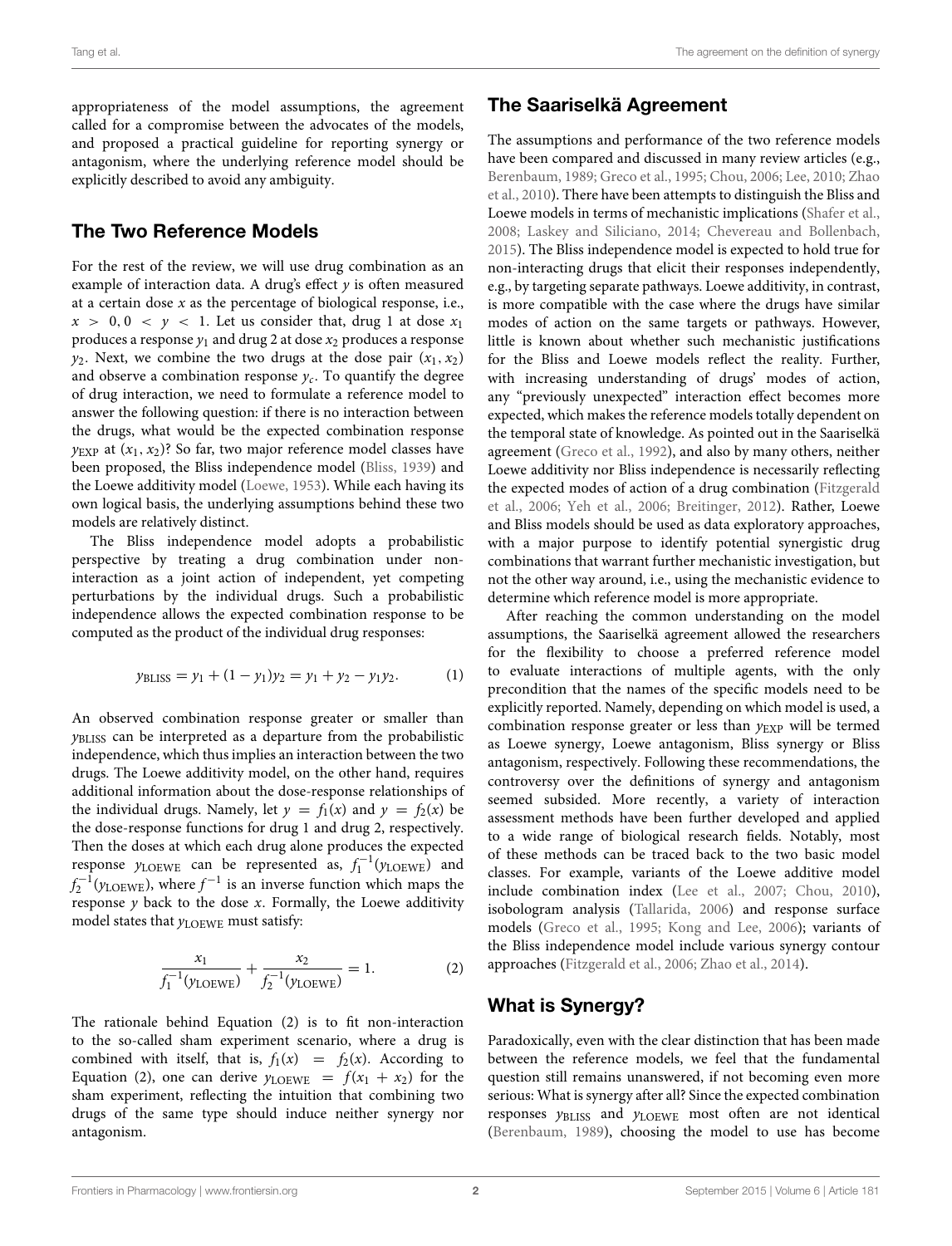a practical burden for a researcher who tries to draw solid biological conclusions out from the data. Due to the lack of practical guidelines, the model selection has become a personal preference or largely a convention that has been followed in a particular research field without clear reasons (Lee et al., 2007; Zhao et al., 2014). There has been a tendency to favor a model that yields a lower expected combination response, as it results in a higher likelihood of detecting stronger synergy. To make matters even worse, there has been often a dilemma when a drug combination is classified as synergistic according to one model but antagonistic according to the other (Cokol et al., 2011). The Saariselkä agreement, unfortunately, seem to have failed to provide any recommendations for solving these practical issues. What the Saariselkä agreement achieved was a compromise for accepting individualized claims, but the ultimate aim to advance the consensus knowledge on the degree of interaction has remained largely missing.

To ease the model selection burden, we propose here the use of new terminology that incorporates both of the two reference models, together with the single drug responses, to distinguish non-interaction, synergy and antagonism. With simple algebra, one can show that  $max(y_1, y_2) \le y_{\text{BLISS}}$ . For the Loewe additivity model with a monotonically increasing dose-response relation, one can also show that  $max(y_1, y_2) \le y_{\text{LOEWE}}$ . We note that,  $max(y_1, y_2)$  is also the expected response from a popular reference model, called highest single agent (HSA) model (Berenbaum, 1989). If the combination response  $y_c$  is lower than max( $y_1, y_2$ ), then one would intuitively infer antagonism. Therefore, we may use  $max(y_1, y_2)$ , to distinguish antagonism from non-interaction. Similarly, one can use the response of the less effective single drug, that is  $min(y_1, y_2)$ , to further distinguish between weak and strong antagonisms. For distinguishing synergy from non-interaction the answer is less obvious, as it depends on the comparison between  $y_{\text{BLISS}}$  and  $y_{\text{LOEWE}}$ . There has been considerable interest in the mathematical relationships between the Bliss independence and the Loewe additivity models to understand how much difference in the characterization of drug interaction one can expect when choosing one model over another (see e.g., Goldoni and Johansson, 2007). In particular, two authors of the Saariselkä agreement have reported results from such comparisons (Drescher and Boedeker, 1995; Dressler et al., 1999). They showed that  $y_{\text{LOEWE}} > y_{\text{BLISS}}$  is generally observed for very steep dose-response curves, while  $y_{\text{LOEWE}}$  <  $y_{\text{BLISS}}$  when the curves become more flat. Since,  $y_{\text{BLISS}}$  and  $y_{\text{LOEWE}}$  differ in a complex way depending on the parameterization of the dose-response functions, we propose two cut-offs,  $min(y_{\text{BLISS}}, y_{\text{LOEWE}})$  and  $max(y_{\text{BLISS}}, y_{\text{LOEWE}})$ , for characterizing synergistic combinations. We reason that the consistency between the Bliss independence and the Loewe additivity models should be indicative of the degree of synergy: If both the Bliss model and the Loewe model classify a drug combination as synergistic, that is,  $y_c$  > max( $y_{\text{BLISS}}, y_{\text{LOEWE}}$ ), then we call it a strong synergy; If the combination is classified as synergistic according to one model only, that is,  $\min(y_{\text{BLISS}}, y_{\text{LOEWE}})$  <  $y_c$  <  $\max(y_{\text{BLISS}}, y_{\text{LOEWE}})$ , then it is called weak synergy. Finally, non-interacting drugs have  $max(y_1, y_2)$  <  $y_c$  <  $min(y_{\text{BLISS}}, y_{\text{LOEWE}})$ , reflecting our view that non-interaction should also be defined similarly as a range, rather than a single point as in the individual reference models. Given such a classification, one may continue to develop statistical testing methods for evaluation of its significance for replicate data. To facilitate better understanding of these definitions, we designed an interaction barometer that enables a systematic comparison of these proposed interaction terms along an axis of drug combination response  $y_c$ (**Figure 1**).

The benefits of adopting the proposed terminology for the degree of interaction are two-fold. First, the definitions of synergy and antagonism are based on a simultaneous evaluation of the two reference models, as well as the individual drug responses. Such a data-driven approach avoids any pre-defined preference either for the Bliss independence or Loewe additivity when characterizing drug interactions, and thus it minimizes the biases toward either of the models. This is consistent with the idea that any synergy model should be treated as an exploratory ranking statistic for prioritization of the most potent combinations for further evaluation, rather than a "true model" for explaining synergy or antagonism mechanisms. Further, this terminology enables a more intuitive definition of non-interaction, under which the combination response may be higher than the single drug response, but not as high as the expected responses from the Bliss independence and the Loewe additivity models. Note that a drug combination falling into such an interval would be classified as antagonistic according to both of the two models, but since it produces a higher response than the single drugs, one would rather characterize it as an additive effect or non-interaction. For the sake of clarity, we would call it non-interaction, and in fact discourage the terms additive or additivity since these may be confused with the additivity implicated by the Loewe additivity model. The interval of non-interaction shown in **Figure 1** is positioned at the center of the barometer as a gray zone for those drug combinations with no clear evidence in support of either synergy or antagonism.

Secondly, the different interaction terms are positioned along the common response axis (e.g., measured as the percentage inhibitions of cell growth), which makes it easier to relate the degree of drug interaction with its outcome in the drug response. With the proposed interaction barometer (**Figure 1**), one can immediately tell the differences between the drug combination response  $y_c$  and the responses of individual drugs  $(y_1, y_2)$ , as well as the expected combination responses (yBLISS, yLOEWE) based on the two reference models. The clear correspondence between the degree of synergy and the combination response is in many ways superior to the use of an interaction index, such as combination index or other similar approaches (see e.g., Lee et al., 2007; Lee, 2010), which tend to be less obvious to interpret in terms of response boosting. For example, a combination index of 0.1 has been considered as a very strong synergy by Chou (2006), but how much extra response the synergy can produce for the drug combination is difficult to tell. In contrast, with the interaction barometer one can easily visualize the levels of boosted response of the combination compared to the single drugs or reference models. From the model development perspective,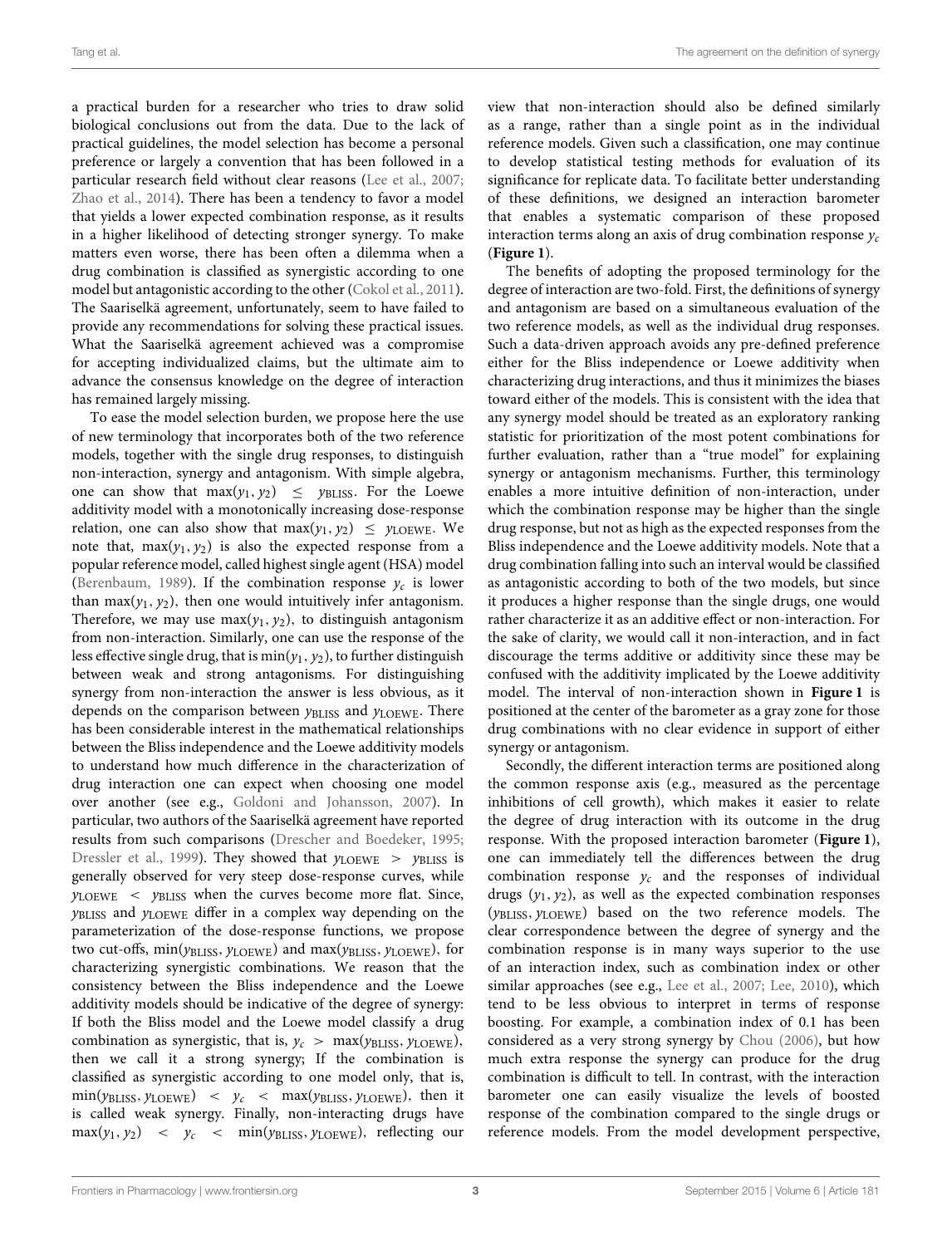

the graphical representation of the competing reference models in the interaction barometer may facilitate a more systematic comparison among different approaches. For example, when new reference models are introduced, one can always position its expected combination response onto the barometer to enable better understanding of its relationships with the existing models.

### Synergy vs. Efficacy

So far, we have merely discussed about the assessment of drug interactions using the difference between the observed combination response and its theoretical expectation, i.e.,  $y_c - y_{\text{EXP}}$ , to classify a drug combination as synergistic or antagonistic. However, a drug combination can be also classified as either effective or ineffective based solely on its actual combination response  $y_c$ . It is important not to confuse these two concepts, synergy and efficacy, as the nomenclatures are related but should not be treated the same. Synergy is a measure of the degree of drug interaction, while efficacy is a measure of phenotypic response of a drug combination. It is possible that a drug combination is highly synergistic, while its actual response may be insufficient to reach therapeutic efficacy. On the other hand, a drug combination that exhibits strong response does not necessarily imply a synergistic interaction. For instance, only one of its component drugs may produce the response, while the other one is simply lowering the adverse effect of the first drug without affecting its on-target activity. In preclinical testing, a drug combination with strong synergy and efficacy should be prioritized for further mechanistic investigation, with an additional requirement of tolerable toxicity profile (Fitzgerald et al., 2006). Accordingly, the dosages of a drug combination are also important factor for clinical feasibility and for maintaining acceptable side effects. For instance, the concept of therapeutic synergy compares the therapeutic windows of the single agents to that of their combinations, instead of using compound efficacies alone (Kashif et al., 2014). However, the main focus of this review was the definition of synergistic interaction, and we refer those readers interested in the therapeutic significance of synergy in drug discovery to previous reviews (Fitzgerald et al., 2006; Sucher, 2014).

### **Conclusion**

The definition of synergistic interaction is still under debate. After a careful investigation of the Bliss independence model and the Loewe additivity model, we argue that, without jeopardizing the validity of both models, a more consistent terminology for classifying synergy and antagonism can be made. By comparing the observed combination response with the expected combination responses from the two models, as well as the single drug responses, one can classify the drug combination into five categories including strong antagonism, weak antagonism, non-interaction, weak synergy, and strong synergy. We propose the use of the interaction barometer to visualize the degree of interaction on the common axis of drug response, which has been shown to facilitate the interpretation and comparison between different combinations. We view our efforts as a continuation to what the Saariselkä agreement started more than 20 years ago but has not yet concluded: a consensus on concepts and terminology for interaction assessment. We acknowledge that our proposal is not yet solving the practical issues for analyzing real data which typically contain combination responses tested at different dose ranges. How to maximize the benefits of the interaction barometer to summarize the interaction patterns of a drug combination would be a source of future research initiatives. We hope that such a classification scheme will raise more discussions about the standardization of the interaction assessment, toward finally reaching a consensus not only on the definition itself, but also on the other important issues, such as the experimental design of combination experiments, their quality control and the statistical evaluation of synergy and antagonism.

### Funding

This work was supported by the Academy of Finland (grants 272437, 269862, 279163, and 292611 for TA, 277293 for KW); Cancer Society of Finland (JT, TA, and KW).